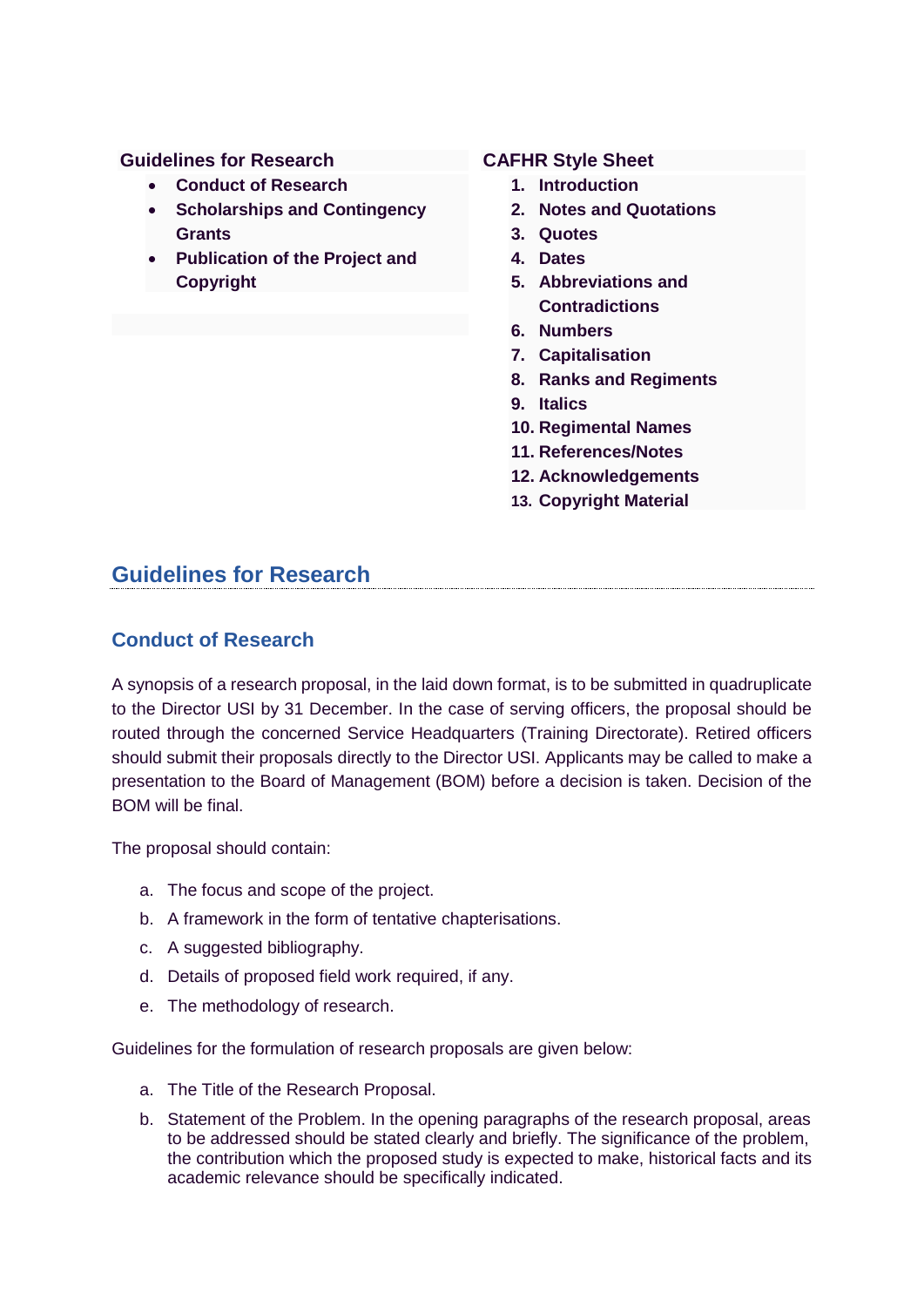- c. Overview of Existing Literature.
- d. The Broad Framework.
- e. Research Parameters.
- f. Data Collection.
- g. **Time Frame**. The project should be broken up in suitable stages and the time required for completion of each stage of work should be specified. Such stages may cover the following.
	- i. Preparatory Work
	- ii. Data Collection
	- iii. Data Analysis
	- iv. Report writing
- h. Previous research experience. This is to include the period and title of papers published, if any. (Photocopied copies of the articles be attached or full references given).
- i. Archives/Libraries/Museums/Repositories to be visited
- j. Bio-data including statement about expertise in handling the subject.

The BOM will examine the proposals for short-listing, after which it may invite potential research scholars to make brief personal presentations of the synopsis to the Board members. After detailed consideration of the various proposals, the BOM will decide which of the proposals are to be accepted for the year.

All research projects under this scheme will commence on 01 July every year and be completed within twelve months from the date of commencement. Extension of time will only be accorded in exceptional cases, authorised by the BOM, as per research requirements. No additional grants will be provided for this extended period.

Research scholars for each project will be encouraged to periodically discuss progress of their Project with a designated member of the BOM or a guide nominated for this purpose, who in turn will apprise the Board at its periodic meetings. After four months work on the research project, an initial presentation has to be made to the BOM. This is to be followed by a detailed presentation to the members of the USI, within a further period of five months, to elicit views and opinions from experts on related disciplines for preparation of the final report. Three copies of the final research project report shall be submitted within three months from the date of talk, thereby completing the work in 12 months. The BOM would appreciate the inclusion of the following aspects while submitting the finalised project:

- a. Implications for further research.
- b. Implications for policy. These should be enunciated clearly and adequately so that the same could be brought to the notice of relevant government bodies and / or other concerned authorities.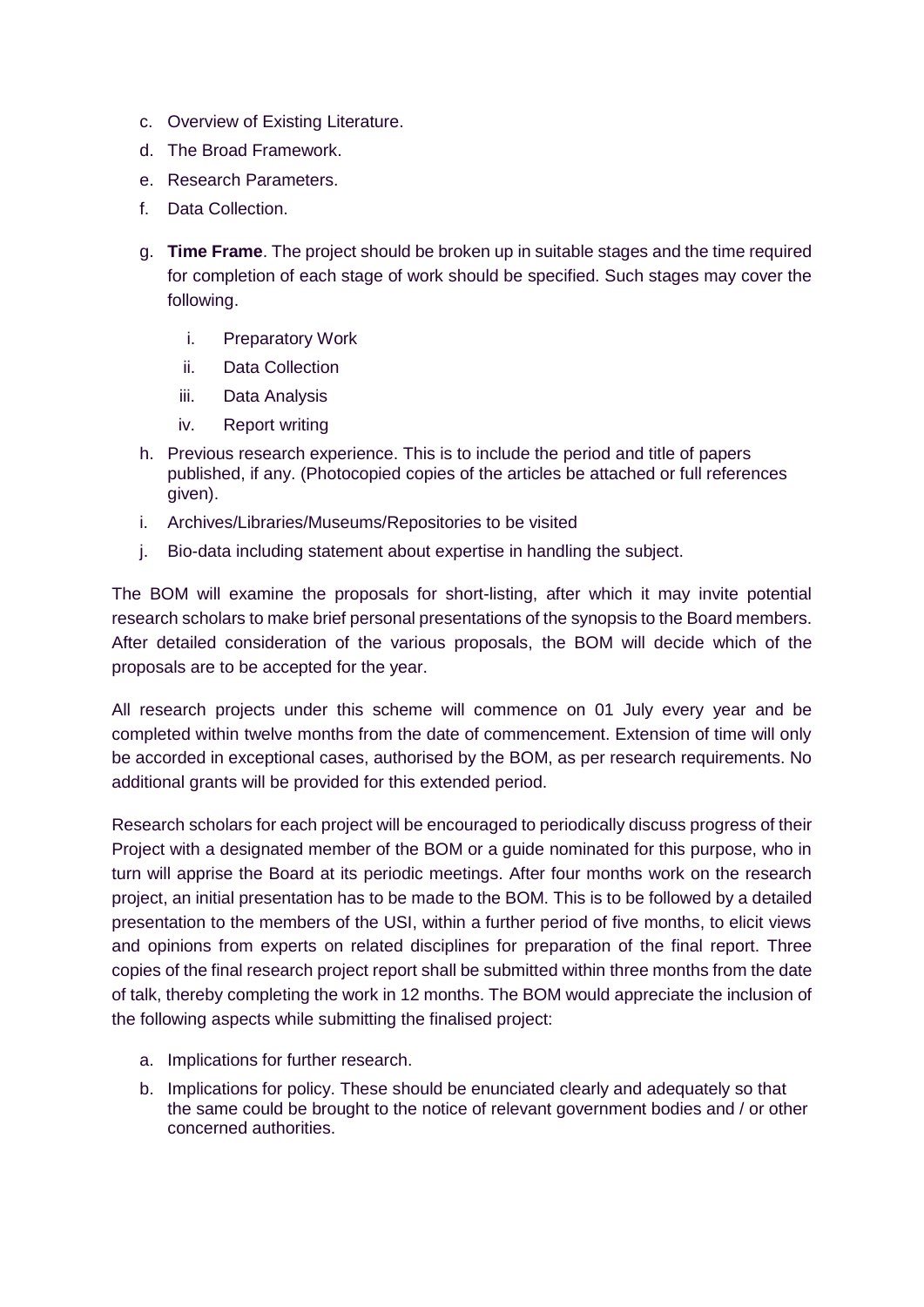In due course, subject to availability of funds, the BOM may invite additional research proposals directly from individuals whose experience and expertise could be gainfully exploited.

# **Scholarships and Contingency Grants**

Each fellowship for a research project carries a Honorarium of Rs. 72,000/- to be paid as per the terms and conditions laid down in the Constitution of the CAFHR. In addition a contingency grant of Rs.12,000/- is paid to the scholar in four equal quarterly installments. Any additional funding envisaged by the scholar should be clearly stated in his research proposal.

Honorarium will be paid to scholars in the following manner:

- a. An initial installment equivalent to two months honorarium on completion of preliminary discussions with a designated member of the BOM.
- b. A second installment equivalent to five months honorarium after presentation of the project to members of the Board and other members of the USI.
- c. Final installment equivalent to five months honorarium on submission of the completed project report and its acceptance for publication.

These grants will be as decided periodically by the BOM USI CAFHR.

However, payment of honorarium will be based on progress made and report submitted by designated member appointed to monitor the progress of research scholars.

A certified statement of contingency expenditure will be submitted quarterly, based on which the payment will be made by the USI.

# **Publication of the Project and Copyright**

The USI reserves the right to publish the project within a year of acceptance. The decision to do so will be communicated to the research scholars within six months of the receipt of the project. The copyright of all publications relating to the research project shall vest with the USICAFHR. No papers or articles on the subject of research may be published elsewhere before the project is published by the USI.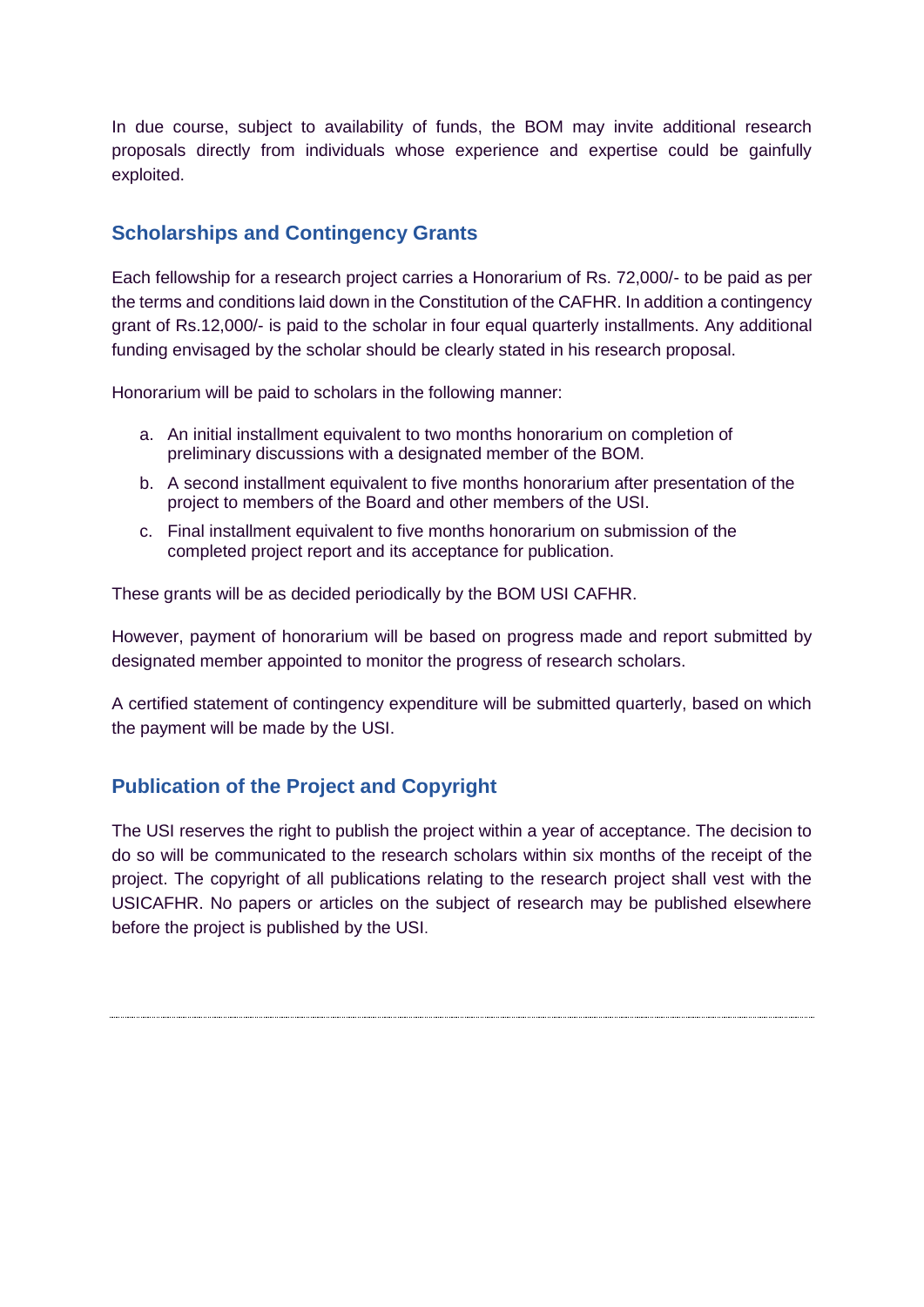# **CAFHR Style Sheet**

## **Introduction**

The CAFHR House Style Sheet largely conforms to the Oxford Style Manual but has been modified to include certain specifics peculiar to Indian usage. The style sheet must be perused by all authors and editors and every effort be made to ensure that the draft manuscripts conform to it. Items accepted for publication may be returned to the author for corrections to bring them into conformity with these guidelines, if they do not so conform when submitted. In case of any doubts or clarification, please contact the secretary/editor of the CAFHR.

In general, for all matters of style, authors should consult:

- 1. R.M. Ritter (ed.), *The Oxford Dictionary for Writers and Editors* (Oxford: OUP, 2000)
- 2. R.M. Ritter (ed.), *The Oxford Guide to Style (Oxford: OUP, 2002) or; R.M. Ritter (ed.), The Oxford Style Manual* (Oxford: OUP, 2003), which combines both these publications in a single volume.

## **Notes and Quotations**

Should be double spaced and numbered consecutively throughout each chapter. Notes should not appear at the foot of each page but should be typed separately at the end of the chapter, beginning on a fresh page. As far as possible, they should be restricted to references only. The editor will cut unnecessary text in notes.

## **Quotes**

Within the text single quotation marks should be used. Double quotation marks should be used only for quotations within quotations. Quotations of over fifty words (approximately five lines) should be indented, without quotation marks.

## **Dates**

- 1. Write out dates in full, but do not use any commas: 19 June 1976. Do not use 19th or 19th.
- 2. Spell out century numbers in full: the nineteenth century (but remember to yphenate the adjective: nineteenth-century fashion).
- 3. For a year that covers more than one calendar year, such as an academic or financial year, use an oblique stoke: 1987/8. For year spans use: 1914-18, 2001-3. If indicating different centuries, use: 1987-2003.
- 4. Do not abbreviate months except in endnotes where (excepting May, June, and July) months should be abbreviated to their first three letters.
- 5. Decades should be 1930s, not 1930's, thirties, or Thirties [note: there is no apostrophe].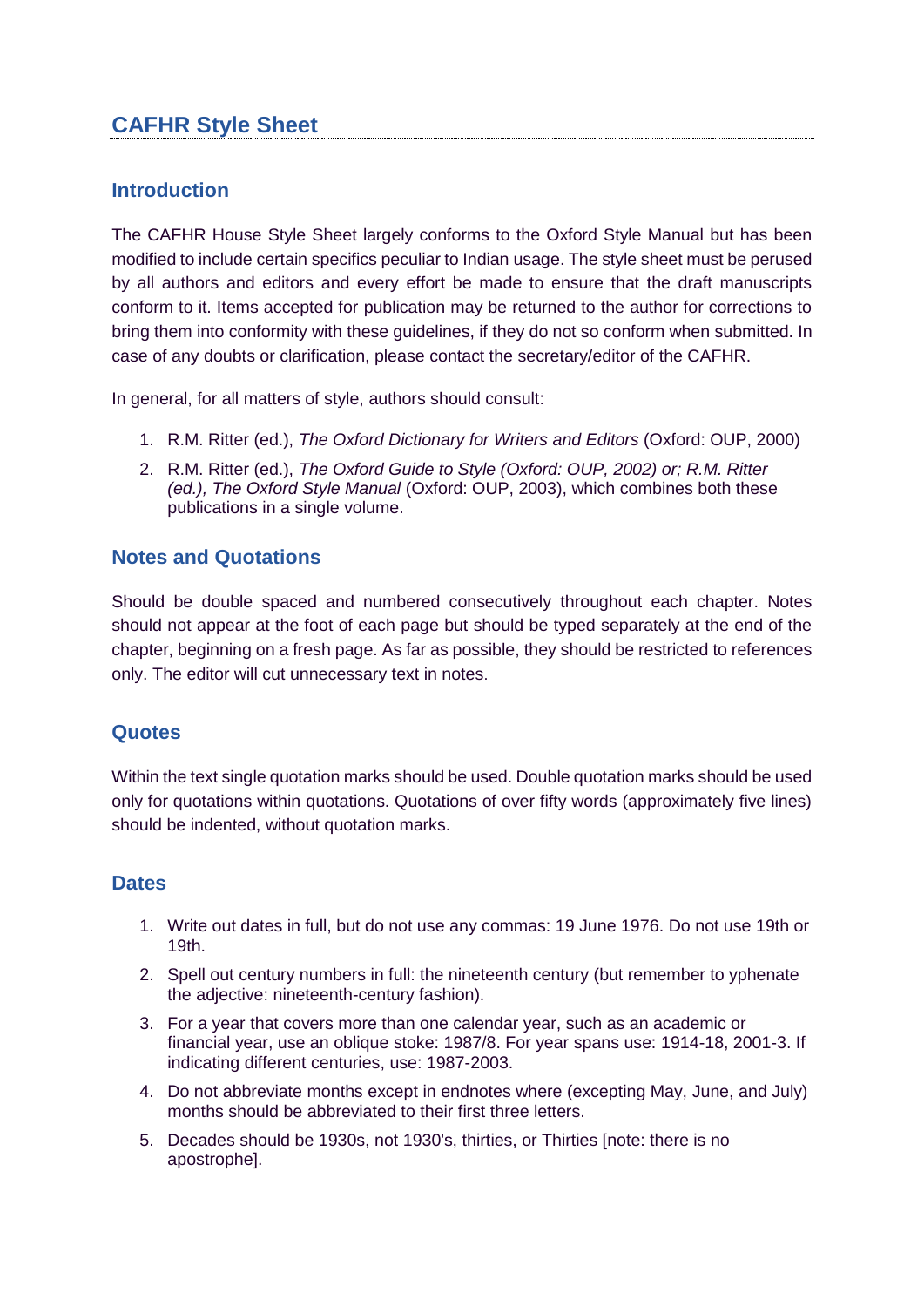## **Abbreviations and Contractions**

Distinguish between the two. Terminate with a full stop only when the last letter is not present: Thus Mr, Dr, Ltd, St, Cpl, Sgt, Capt., Maj., Brig. Note that abbreviations of ranks should only appear in footnotes or endnotes and statistical tables. Otherwise, ranks should be written in full. Do not use full stops with abbreviations (i.e., BBC), only with initials of names (i.e., J. B. Smith). A list of military abbreviations commonly encountered is given at Appendix 'A'.

#### **Numbers**

- 1. In general, use words for numbers up to ten.
- 2. From 11 upwards, use figures.
- 3. Figures should be spelt out when starting a sentence.
- 4. Use a comma in thousands or above, i.e. 9,750, 10,650.
- 5. Figures must be used before abbreviations, i.e. 6 km.
- 6. Figures are always used for percentages except when starting a sentence. Per cent should be in full in the text, % in tables and endnotes.
- 7. Write 0.5, not .5.
- 8. Page ranges should be as follows: 786-9, not 786-789; but 11 to 19 are always written in full, i.e. 14-17, 111-14.
- 9. Use numbers for ages, e.g. 45 years old.

## **Capitalisation**

Should be used for the specific rather than for the general, as, for example: God, the Queen, the Indian Army. When referring to individuals, write of 'Colonel Ram Singh, 14th (Light) Cavalry'. Elsewhere, you might refer to him as Ram Singh, colonel of a regiment of Light Cavalry. In the cases of 'Militia', 'Marathas', Highlanders', 'Volunteers' and other military organisations, when a formed unit is directly referred to the capital letter should be used (eg 'The Kali Panchwin captured the position and the Mahars then continued their advance'). Otherwise use lower case, as 'the attacking force was largely composed of volunteers'.

## **Ranks and Regiments**

Designations of rank should be given in full in the text, but abbreviated in footnotes.

#### **Italics**

Please type in italics or underline (it means the same thing to typesetters). Italics should be used for emphasis only sparingly. The following rules are a guide as to what should and should not be italicized: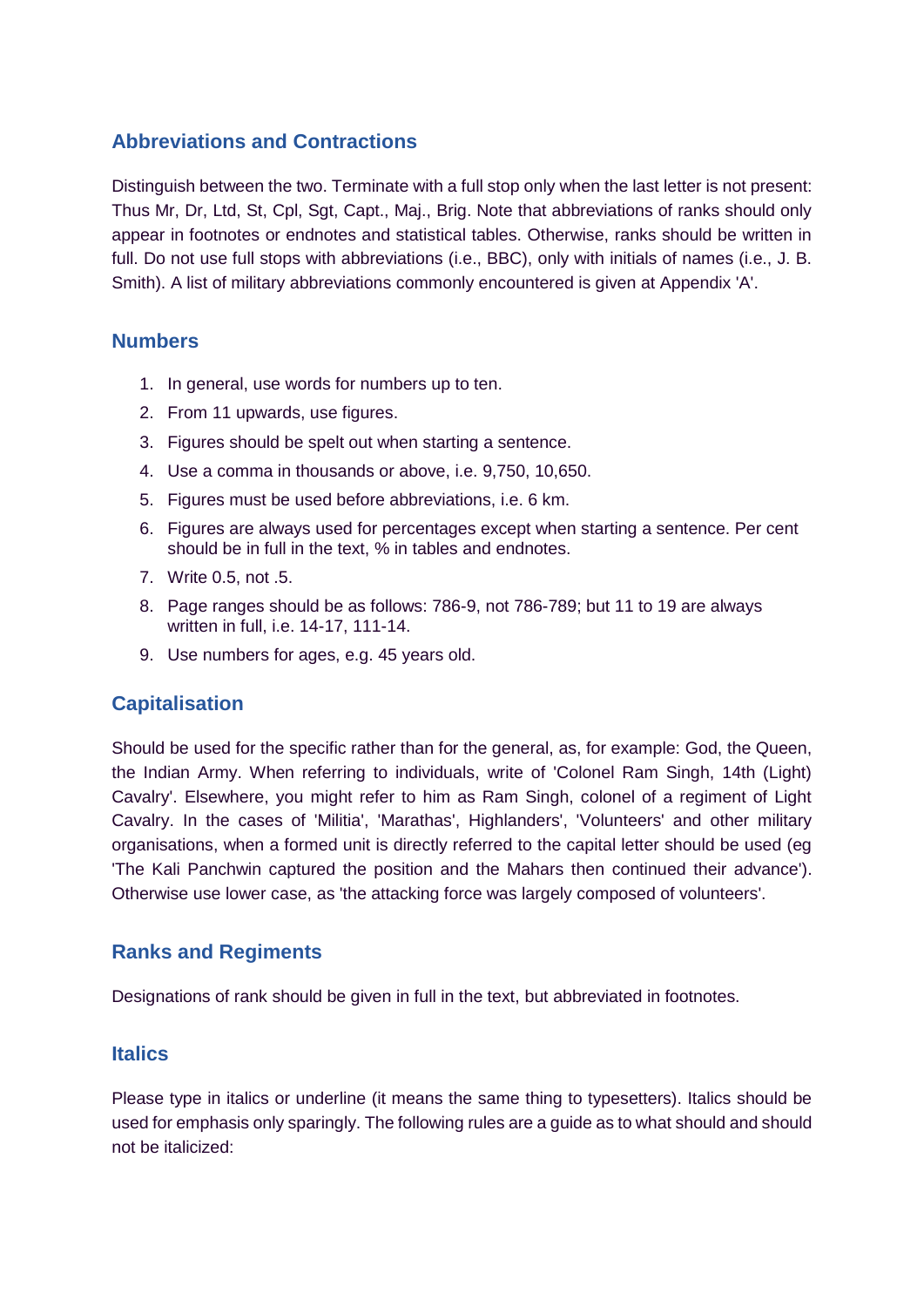- 1.Titles of published books (but NOT the Koran, the Bible). Titles of periodicals, long poems, paintings, plays, films, operas and oratorios (but NOT TV or radio programmes, which should be in roman and quotes).
- 2.Names of ships should be italicised *not* the prefix: INS *Khukri.*
- 3.Foreign words or phrases in an English sentence should be italicized, but foreignlanguage quotes should be treated as normal quotes.

#### **Regimental Names**

These should be given as they appear in the Army List for the years under discussion. As a rule, these will not be abbreviated in the body text unless they form a part of a table or Orbat. They will be abbreviated in endnotes.

#### **References/Notes**

These should be supplied as endnotes. They should be full enough when first cited to be readily identifiable. Any further citation should be indicated by a clear abbreviation. Avoid art.cit., loc.cit., op.cit. When a reference to a particular page or folio of a single work is followed in the next footnote by a reference to the same item, ibid. (not italic) may be used, but for the sake of clarity it should never be used after citations of more than one work. References to books should indicate author(s) by forename(s)/initial(s) and surname, title in italics (underlined in typescripts), place of publication and date in round brackets separated by a comma, and, finally, page number(s). The name of the publisher should be included only if considered unusual, or significant in the context of the article. For archival sources list the details of the document (sender, recipient, date), then the details of the archive, and then archival document reference number.

**Example One (book)**: A. Woolrych, *Soldiers and Statesmen: The General Council of the Army and its Debates 1647-1648*(Oxford, 1987), p. 280.

Thereafter use:

Woolrych, *Soldiers and Statesmen*, pp. 234-56

**Example Two (edited volumes)**: First references to edited volumes should indicate the title in italics, the editor(s), number of volumes, place of publication and date in round brackets, volume and page.

H. L. Snyder (ed.), *The Marlborough-Godolphin Correspondence* (3 vols, Oxford, 1975), ii, 28

Thereafter use either:

Snyder, *Marlborough-Godolphin Correspondence*, ii, 25-8

**Example Three (book chapters/articles)**: References to articles and essays should indicate author, title of article in single quotation marks, journal or title of edited essays in italics, editors